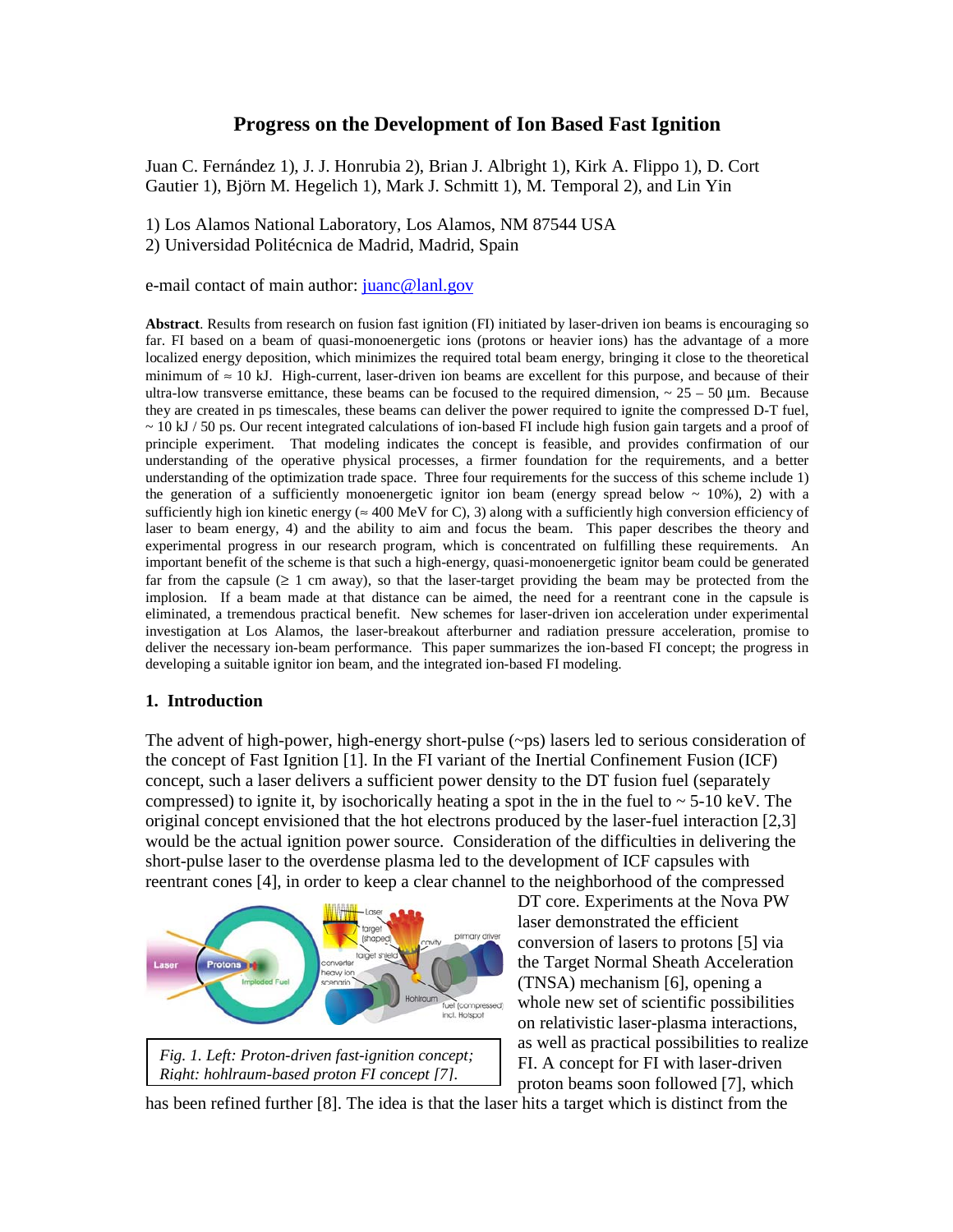fuel capsule. The laser power, transferred efficiently to the hot electron population, is extracted by the ion acceleration mechanism. The ion beam is focused on the fuel to ignite it. An important step on this concept is the demonstration of ballistic focusing of the laser-driven proton beam at the JanUSP laser (today part of the Jupiter facility) at LLNL, by proper shaping of the target [9]. Since then, laser-driven proton beams have been focused by electric fields in plasmas [10] at the LULI laser facility, and by miniature quadrupole lenses [11] at the LANL Trident laser and at the SNL Z-PW laser. Another encouraging element is the demonstration that laser-proton beam conversion efficiency and ion energy cutoff can significantly exceed published TNSA scaling laws [12] by using targets with advanced geometries [13], such as a hollow cone capped by a thin, small flat foil. Proton-driven FI remains a promising concept that deserves further exploration.

Another set of exciting possibilities was opened when using layered or microstructured targets led to the demonstration of laser-driven, quasi-monoenergetic C-ion beams [14] at the LANL Trident laser, and the demonstration of quasi-monoenergetic proton beams at the JETI laser in Jena, Germany [15], both still based on the TNSA mechanism. The key in realizing these results was the use of a thin layer of the desired species for the ion beam. These results and others [16, 17] on heavy ion acceleration have demonstrated the predictive capability of our modeling tools, including the atomic physics, which are severely tested in heavy-ion acceleration experiments. Inspired by the possibilities with thin target layers, the VPIC code [18] at LANL was used to carry out particle in cell (PIC) simulations, in 1, 2 and ultimately 3D, of high-intensity lasers on ultra-thin targets, i.e., tens of nm in thickness. The result was the discovery of a totally new acceleration mechanism, the laser Break-Out Afterburner (BOA) [19]. According to the latest simulations, BOA can be used to produce quasimonoenergetic (energy spread  $\delta E/E \sim 10\%$ ) laser-driven ion beams efficiently, with energies in the monoenergetic peak of  $\sim 1$  GeV. In BOA, the laser transfers energy to the electrons, which sets a drift relative to the ions. The electrons transfer energy to the ions via a kinetic Buneman instability [20], with laser intensities as low as  $I_L \sim 10^{20} - 10^{21}$  W/cm<sup>2</sup> in sub-ps pulses. Recently, Radiation Pressure Acceleration (RPA), another mechanism promising quasi-monoenergetic ion acceleration (including protons) to  $\sim$  GeV energies, has been predicted to be effective at lower intensities  $({\sim}10^{21} \text{ W/cm}^2)$  than previously thought, provided electron heating is suppressed by using a circularly polarized laser beam [21]. The key to realizing either one of these schemes is the use of a very thin target, which in turn requires a laser with ultra high-contrast ( $\sim 10^{10}$ ), a level unavailable until now, to avoid the destruction of the target by the pre-pulse before the high-intensity peak arrives. A solution to this pulsecleaning problem has just been implemented at the LANL Trident laser [22].

Quasi-monoenergetic laser-driven ion beams of a low-Z species like C (technologically convenient from the target fabrication point of view) offer great promise for FI, which has been examined recently [23, 24] using integrated simulations with the LASNEX hydrocode, using its ion beam package. The quasi-monoenergetic character of the beam enables very controlled energy deposition in the compressed core, and may allow the placement of ionbeam laser target, with its protective case, relatively far away ( $\sim 1$  cm) from the core, possibly eliminating the need for a reentrant cone in the capsule, greatly simplifying the implosion stage, if the beam can be focused and steered accurately. The high energy allows the ions to range in the desired areal density (ρ*r*) of the core. Our studies of proof of principle (PoP) experiments with a conservative, low convergence capsule [24] indicate that, provided the ion energy is tuned correctly to the fuel ρ*r*, ion beam species ranging from protons to mid-Z can ignite D-T fuel equally well (Sec. 3). Modeling indicates very high fusion gains  $(G~50$ —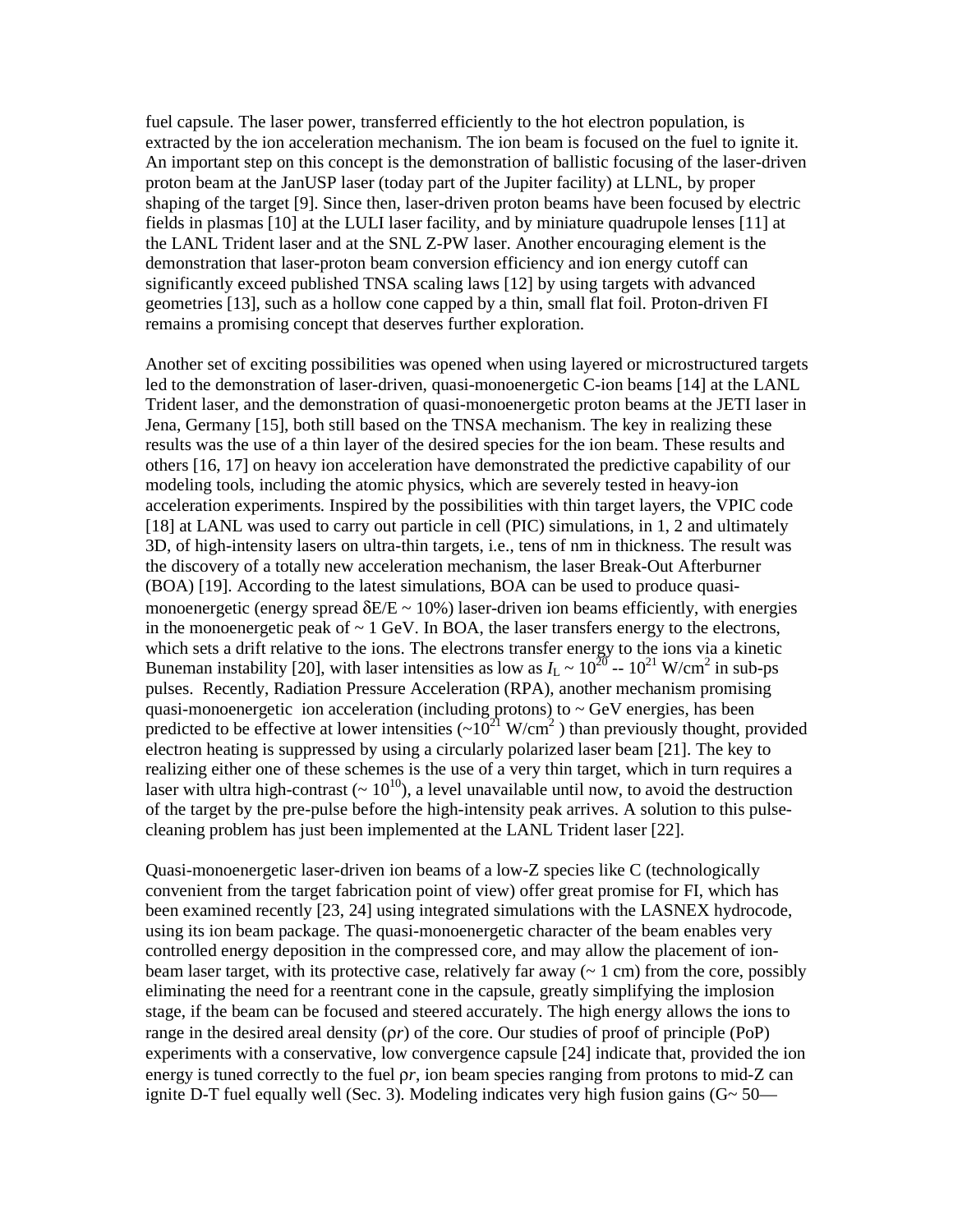100) when a C beam is tuned and focused to deliver the required power density to DT fuel compressed to conditions relevant to inertial fusion energy (IFE) [25].

It is well worth pursuing ion-driven FI (both with protons and higher-Z ions), as it is not assured that electron-driven FI is going to work, in spite of the successes in that research. Many areas of uncertainty remain, and a viable alternative is therefore important. When compared to electron-driven FI, ion-beam driven FI requires the extra energy penalty involved in electron-ion energy transfer. However, the separability of the ion generation from the compressed capsule, the possibility of focusing ion beams, the much more localized proton and ion energy deposition in the compressed fuel, and the stiffer ion transport, argue for iondriven FI the preferred choice. Moreover, an ion beam is quite stiff compared to electrons - it is affected negligibly by the large magnetic and electric fields in the capsule corona.

# **2. Ignition requirements**

The general requirements for ignition have been discussed (e.g. Ref. [26]), and may be estimated and understood from general considerations applying to any ICF concept [27]. The DT burn fraction depends on the fuel **areal density**  $\rho r$ , and a reasonable burn fraction (> 10%) requires  $pr \sim 1.5 - 3$  g/cm<sup>2</sup>, which in turn sets the required energy for a given ion species. In order to heat the DT fuel in the hot spot to the required  $\sim 5-10$  keV, faster than the heat conduction loss rate, a sufficiently high **power density** must be deposited by the ignitor particle beam. In order to produce a proper hot spot that initiates a propagating fusion burn, the power must be deposited over a volume  $\sim$  the range of a fusion 3.5 MeV alpha, which sets the total **ignitor particle-beam energy**. These requirements translate into a requirement  $\sim 10$  kJ / 20 ps /  $[25 - 50 \,\mu m]^3 \sim 10^{22}$  W/cm<sup>3</sup>. The required fuel **density** ( $\rho \sim 300$  $\sim$  500 g/cm<sup>3</sup>) is set by the desired fusion yield, which must be kept manageably small. The requirements for ignition are common to other ICF methods, and thus ion-driven FI benefits from the research on capsule compression in the broader FI and ICF community, using direct or indirect drive. The ion generation problem is separable from the implosion. (Hereupon, "ion beam" includes protons, unless otherwise specified.) Therefore, the generation of the laser-driven ion-beam FI driver is the present focus of our work. Our limited integrated target design work generates requirements for the ion ignitor beam, especially a C-ion beam, our prime candidate. Four requirements for the success of this scheme include 1) the generation of a sufficiently monoenergetic ignitor ion beam ( $\delta E / E$  below  $\sim 10\%$ ), 2) with a sufficiently high ion kinetic energy  $(E \sim 450 \text{ MeV}$  for C), 3) along with a sufficiently high conversion efficiency of laser to beam energy  $(\epsilon \sim 10\%)$ , 4) and the ability to aim and focus the beam. (Here  $\varepsilon$  is the conversion efficiency of laser to particle energy.)

Defining the conversion efficiency of laser to particle energy as ε, the ignition energy requirement of  $E_{ig} \sim 10 \text{ kJ}$  implies that  $\varepsilon \sim 10\%$  is necessary to keep the ignitor laser energy,  $E_L = E_{FI}$  /  $\varepsilon$  at a manageable level of  $E_L \sim 100$  kJ. Laser-driven ion beams are born within a period of order the laser pulse (τ), but with a finite energy spread δ*E*. For ions, the acceleration mechanism requires a short-pulse laser target that is distinct from the capsule, and whose integrity needs to be protected during the capsule implosion. In practice, this requires a short-pulse laser target placed away from the capsule. In that limit, for a given total beam energy, the power requirement and the ion energy spread result in a tradeoff of distance versus energy spread, because the longer the beam drifts on its way to the fuel, the more it spreads in time, decreasing the power density it delivers. Therefore, the smaller the  $\delta E / E$ ,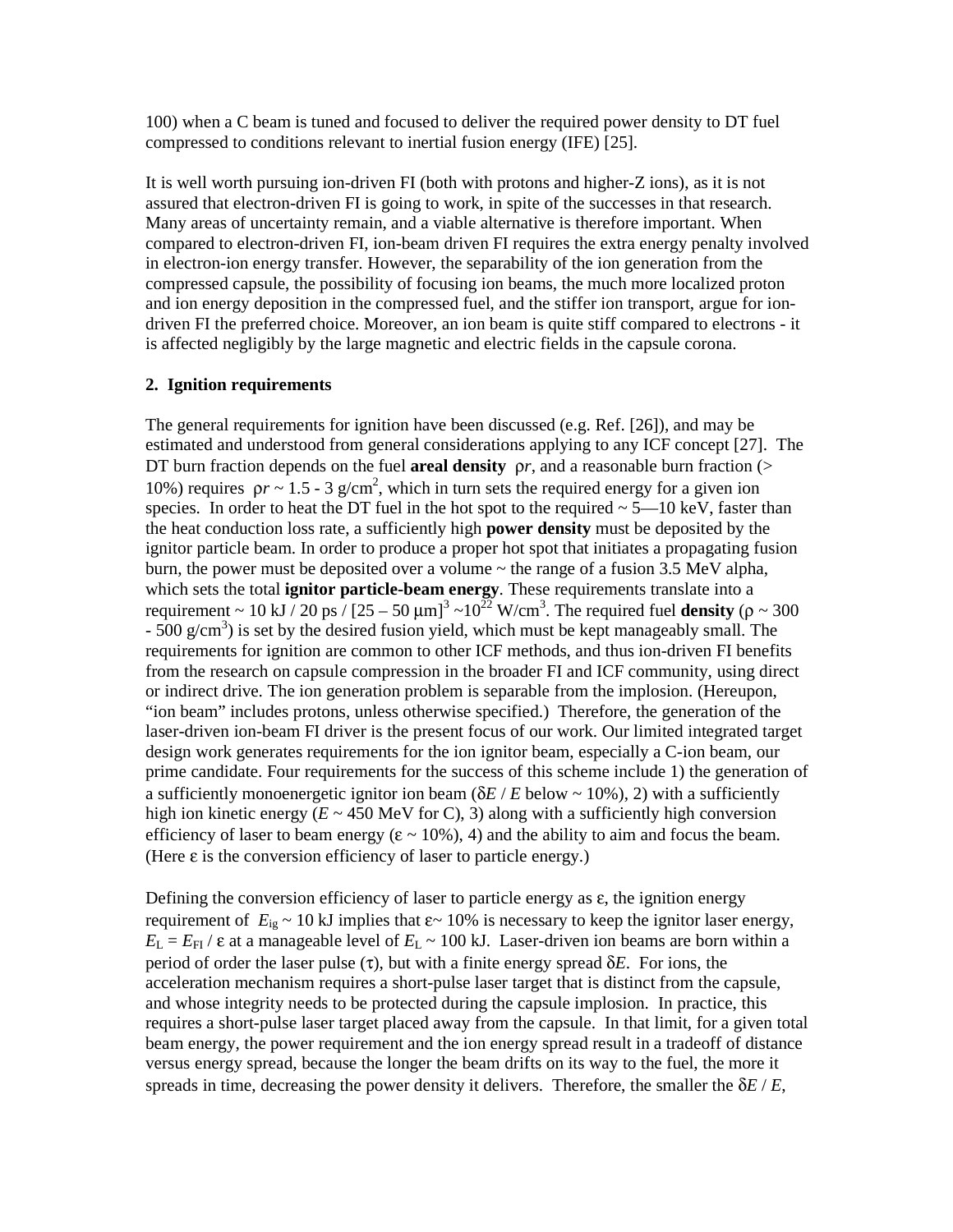the farther the ion source can be placed (with obvious target fabrication advantages), and the closer to the theoretical minimum the total beam energy can be.

The particle range must be adjusted to the fuel ρ*r* for maximum efficiency, which sets the ideal energy for the beam particle *E*. For electrons, it is  $E \sim 1$  MeV, for protons it is  $E \sim 13$ MeV, while for C ions it is  $E \sim 440$  MeV (35 – 40 Mev/nucleon). Our most precise estimates on ion stopping are calculated using the code ISAAC (Ion Stopping At Arbitrary Coupling) [28]. ISAAC accounts for plasma effects, which yields significantly different results than stopping in cold matter. Nevertheless, and perhaps somewhat surprising, our integrated calculations using a more conventional modified Spitzer stopping model are not too far off in terms of the optimum *E*. For typical profiles expected in compressed capsules, and depending on the specific stopping model, we expect the ion beam to lose  $\sim$  25% of the energy in the plasma on its way in towards the fuel core. In general, *E*.depends on *I*L, with the exact value depending on the specific ion-generation mechanism. Finally, *E*ig and *E* set the required number of beam particles,  $N_P$ .  $N_P$  is  $\sim 10^{14}$  for C and  $10^{16}$  for protons.  $N_P$  is not a concern *per se* for electrons, but it can be for ions, as explained below. Ion beams can be focused to the hot-spot dimension, either ballistically [9,8], by shaping the laser focal spot (shape the *I*<sup>L</sup> profile on the target), or conceivably by other means [10,11]. The ability to focus the beam decouples *I*L from the hot spot dimension.

#### **3. Comparison of different ignitor-beam particles**

Protons have advantages and disadvantages compared to heavier ions.  $\varepsilon$  is lower than for electrons, increasing  $E<sub>L</sub>$ . Proton beams have been ballistically focused to  $\sim$  the required hotspot dimension [9,8]. Moreover, protons deliver energy much more sharply in space than electrons, even when  $\delta E / E \sim 1$ . However, monoenergetic proton production is not yet developed. TNSA yields a quasi-Maxwellian distribution with δ*E* / *E* ~ 1, which requires placing the ion-beam laser target within  $\sim$  4 mm from the capsule center, which requires a reentrant cone for protection of the proton-source. Moreover,  $E_{ig} / (\tau \varepsilon)$  and the ideal  $I_L$  set the ion-beam target area,  $\sim 1$  mm<sup>2</sup>. Along with  $N_P$  the target area sets the proton source thickness,



*(b) Implosion x-ray drive; (c) Geometry of the two ignitor beams in the 2D LASNEX simulation, propagating along the axis of symmetr;. (d) Fusion gain as a function of species and ion energy, for a total ignitor energy of 7.2 kJ*  $\times$  *2 [24].* 

 $2 \times 10^{18}$  protons/cm<sup>2</sup>. This is about 100× higher than adsorbed proton-rich contaminant layers in typical target materials [17]. TNSA proton acceleration with such thick layers is under development, and there is some encouraging recent progress [29].

The performance of heavier particles has been explored in a proof of principle experiment, modeled in 2D using the LASNEX hydrocode for the implosion and the beam-plasma interaction [24]. The first step is the fuel assembly, using a cryogenic DT capsule with a plastic ablator, with dimensions shown in Fig 1a. The capsule implosion was driven by a radiation source with a 14.2 ns pulse (foot +  $P \sim t^{3.5}$  pulse) that peaks at 270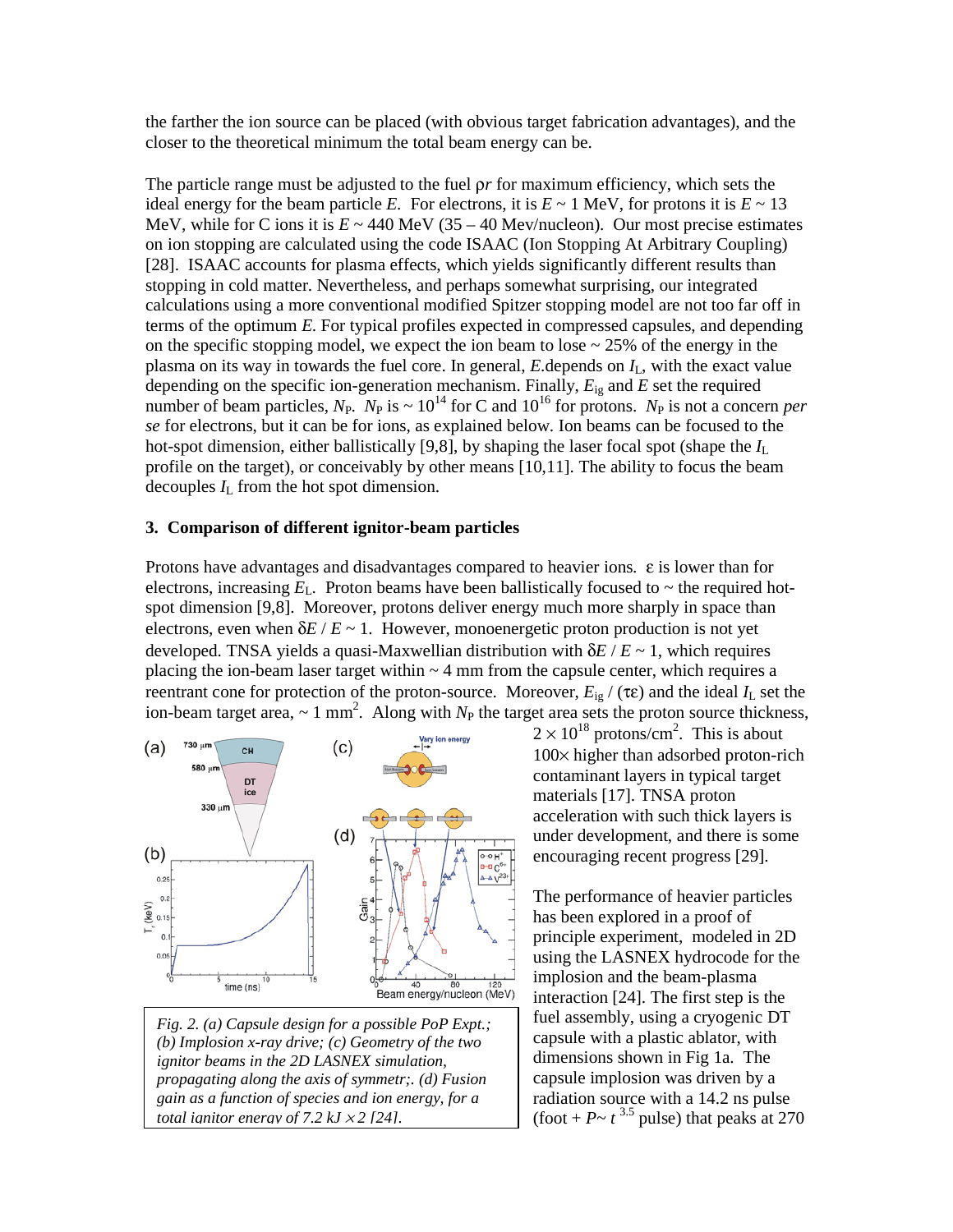eV, as shown in Fig. 2b. The capsule absorbs 35.5 kJ. Peak fuel density is  $\rho_{DT} \sim 150$  g/cc. This capsule implosion shares a common feature, a high density shell with a density depression in the center at peak compression.

This compressed capsule is used as a target for various ion beams, including protons, C and V. Motivated by the presence of the density depression at the core center, and the 2D nature of the integrated LASNEX simulation, two ignitor ion beams are injected along the symmetry axis, with an ion energy adjusted to range at different core radii (Fig. 2c). The ion energy is adjusted, while keeping constant the total energy per beam (7.2 kJ/beam) and energy spread (10%). In all cases, provided that the beam energy is optimized, the fusion gain peaks at 6.5, which corresponds to the beam ranging around the same physical location. From these results, we conclude that provided that the ignitor particle delivers the required power density, any differences between ion species are second order, and other considerations (e.g., target fabrication technology) take precedence. Our choice of C is based precisely on that basis.



#### **4. Performance of a C ignitor beam**

*Fig. 3. Left: Idealized compressed DT fuel density profile; Right: Minimum beam energy for a C beam (*δ*E/E ~ 10%) to ignite the fuel [25].* 



*direct-drive implosion [32]* 

(SG) density profile and a peak density of 500  $g/cm<sup>3</sup>$ when heated by a carbon ion beam born 650 μm from the dense core, with *δE/E ~ 10%*, and assumed to be focused to 31 μm in diameter. It is worth noting that ~10kJ of quasi-monoenergetic C ions can ignite the ideal fuel assembly. Further reductions of  $E_{ig}$  can be obtained by controlling the density profile of the surrounding plasma. The required *Eig* increases modestly at larger beamsource to capsule separation.

Ignition has been explored under more stringent

conditions [31], with a C-beam generation point placed 2 cm from the capsule and a density profile from a self consistent direct-drive drive implosion design [32], shown in Fig. 4, which requires a laser energy of 485 kJ for the implosion. In Fig. 5, the minimum ignition energy is plotted for three different DT density profiles: Clark et al. (Ref. [32] & Fig. 4), idealized super Gaussian profile ("SG") in Fig. 3, left, and square



FI has been done with the SARA design code [30], a hydrocode with multigroup radiation transport, fusion burn capabilities and an ion beam package with Monte Carlo transport. Figure 3, right, shows the minimum energy  $E_{ig}$  required to ignite the ideal fuel assembly (Fig. 3, left) with a supergaussian

A parameter scan of ion-beam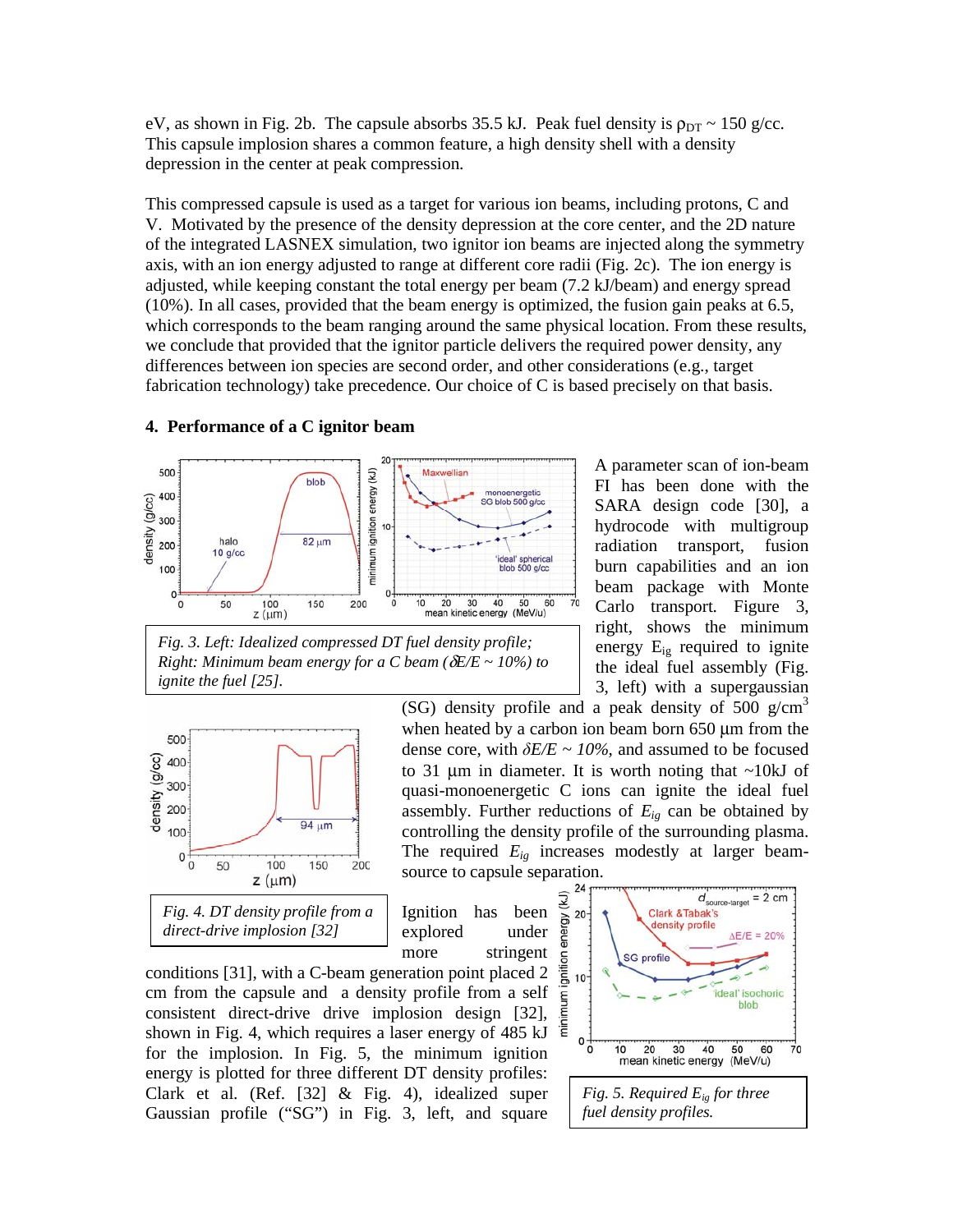("water bag") - 100 μm in diameter, at 500 g/cc, with no coronal plasma. For lower kinetic energies, a significant fraction of the beam energy is deposited in the coronal plasma. The dependence of  $E_{ig}$  on *E* and  $\delta E/E$  is analyzed in Fig. 5. We find that the C ignitor beam should have δ*E* / *E* < 20% in order to keep *E*ig manageable (below 15 kJ). It seems like a 12 kJ C ion beam with  $\delta E / E \sim 10\%$ , and  $E \sim 35$  MeV/nucleon is a reasonable point design.

## **5. Generation of the required ignitor-beam particles**

**BOA:** A promising candidate for producing the required ion beam parameters is the so-called laser-breakout afterburner concept [19]. This concept was discovered with 1D & 2D simulations, with the powerful VPIC code [18]. The initial simulations utilized a linearly polarized laser at an intensity of  $10^{21}$  W/cm<sup>2</sup>, using ultrathin C targets (~ 30 nm) and pulse lengths of up to 231 ps. The general result is that after a brief period of target normal sheath acceleration (TNSA), two distinct stages follow: first, a period of enhanced TNSA during which the cold electron background converts entirely to hot electrons, and second, the "laser breakout afterburner" (BOA) when the laser penetrates to the rear of the target where a localized longitudinal electric field is generated with the location of the peak field co-moving with the ions. During this process, a relativistic electron beam is produced by the ponderomotive drive of the laser [2]. The electron distribution develops a net drift relative to the ion distribution. This beam is unstable to a relativistic Buneman instability, which rapidly converts the electron energy into ion energy [20]. This mechanism accelerates ions to much higher energies using laser intensities comparable to earlier TNSA experiments, and appears to dominate over acceleration due to charge separation fields. On the initial simulations the carbon ions accelerate as a quasi-monoenergetic bunch to 100 s of MeV in the early stages of the BOA with conversion efficiency of order a few percent. Both are an order of magnitude higher than those realized for quasi-monoenergetic C beams from TNSA in recent experiments [14]. The electrons eventually evolve into a quasi-thermal energy distribution with maximum energy of  $\sim$ 2 GeV.

The initial experiments to explore the BOA mechanism are just now underway, because the necessary technology is just being deployed. The necessary diamond-like carbon (DLC) targets in thicknesses of 5, 10, 30, 40, 50 and 60 nm have just recently been fabricated at the Ludwig Maximiliens University (LMU) in Munich by our colleagues Daniel Jung (LMU) and Vitaly Liechtenstein (Kurchatov Inst., Moscow). These thin targets require a very high laserpulses contrast ratio ( $> 10^{10}$ ), because too high a prepulse will launch a shock wave that will destroy the target before the peak of the pulses arrives. To date, the only alternative has been to use plasma mirrors, which are lossy  $($   $\sim$  50% reflection), and may degrade the laser wavefront. We have just developed a novel method to improve the laser-pulse contrast to  $\sim$  $10^{10}$ , and implemented it on an alternate laser front end on Trident [33]. On initial tests at Trident, 5 nm-thin targets have been successfully shot, i.e., the target survives the prepulse. In contrast, with the conventional Trident laser front end  $({\sim}10^7$  contrast) we can shoot successfully a 1 μm-thick target, but a 100 nm target does not survive the prepulse.

The effect of target contamination by H-rich impurities has been investigated. Furthermore, the typical thickness of these layers is much closer to the foil thickness in these BOA targets. VPIC simulations have been done with C targets with H contamination implemented in two ways: distinct H layers on the surface, and H entrained in the C foil. In either case, it is found that BOA C targets are self-cleaning, i.e., the protons are quickly accelerated pushed ahead and aside and the C acceleration proceeds pretty much as with a pure C target [19]. These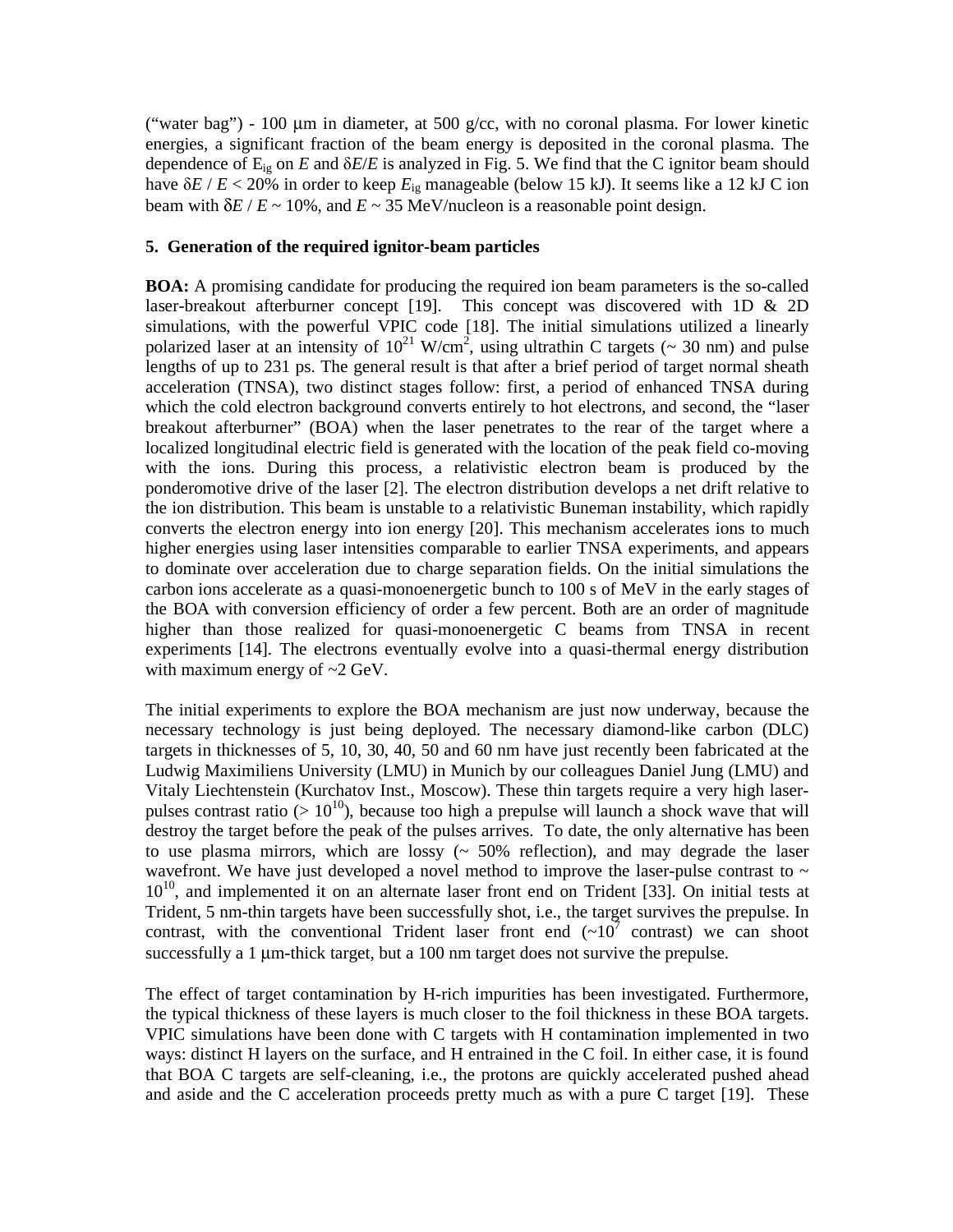protons, which roughly co-move ahead of the C-ion cloud, are therefore expected to be down in energy compared to the C, by roughly the ratio of the C/proton masses.

The results from preparatory experiments are encouraging. Experiments on Trident with dual plasma mirrors ( $\sim$  30 J on target) have made a C beam (not monoenergetic) with a high-energy cutoff of 180 MeV [34], probably in the enhanced TNSA regime. Recent Vulcan experiments with reducedmass silicon-nitride targets appear to have accessed the enhanced TNSA regime also, with a significant ion population above 10 MeV/nucleon [35].

**RPA:** Another promising mechanism is radiation-pressure acceleration (RPA) [36], for which experiments are also just getting underway on Trident. To understand RPA, consider a highcontrast laser pulse incident on a target with a very steep density gradient. At the critical surface, there is a huge axial gradient of the laser transverse electric field  $E_0$ , and therefore the electrons are accelerated forward by the resulting ponderomotive force,  $\propto \nabla (E_0)^2$ . With linear polarization, the electron-laser interaction results in a Maxwellian electron energy distribution [2]. Simulations show that this ponderomotive (or  $J \times B$ ) heating relates to the net forward acceleration of electron bunches, at twice the laser frequency, driven by an electrostatic field given by the oscillatory component of the ponderomotive force [2]. However, for a circularly polarized laser at normal incidence, there is a steady ponderomotive push, not heating, except that due to non 1D effects as the laser bores into the target. For a sufficiently strong push, the electron population can be displaced forward significantly, relative to the ions, and the corresponding strong charge separation field accelerates the ions. Continued laser irradiation keeps the process going. This acceleration mechanism is RPA, also know as the plasma piston [37]. Simulations in Ref. [36] of pure H laser targets illuminated at  $10^{21}$  W/cm<sup>2</sup> indicate proton energies  $\sim 1$  GeV. Similar values of ion energy/nucleon should be possible with laser targets with heavier species, or alternatively, ~GeV ion energies at lower laser intensities. In fact, for a given charge-separation electrostatic potential, RPA favors energy transfer to, and acceleration of, the more massive species. Therefore, as in BOA, we do not have to worry about proton contamination of our targets. RPA is possible with linearly polarized laser pulses, but only at much higher intensity [35]. Experiments to test RPA require a laser with circular polarization and minimal prepulse, both of which are only available on Trident at present. In order to realize RPA at a manageable laser energy and intensity, the electron population in an ultrathin target  $\sim$  30 nm) must be displaced forward a distance equal to a significant fraction of the target thickness. High laser-pulse contrast is also required because prepulse drives gradients that complicate the realization of this charge separation.

A key to realizing RPA at Trident-like intensities lies in the use of circular polarization. This requires nearly normal incidence of the laser on the target. Otherwise, BOA dominates. Therefore, the target illumination must be optimized to remain quasi 1D, i.e., the target can only be driven until the longitudinal displacement of the plasma under the laser push becomes comparable to the focal spot transverse dimension. Our preliminary 3D VPIC simulations of RPA have confirmed that rule of thumb. The result is that significant optimization is necessary for given laser and target parameters. However, as long as the acceleration process remains 1D, there are simple models to describe the resulting ion acceleration [34]. Trident experiments are being designed to validate our modeling and understanding. Key questions to be answered include whether the theoretically very high laser conversion efficiency into fast ions can be realized, whether there are any thresholds (e.g., laser intensity) for the RPA process, and how does it scale with laser, plasma and target parameters.